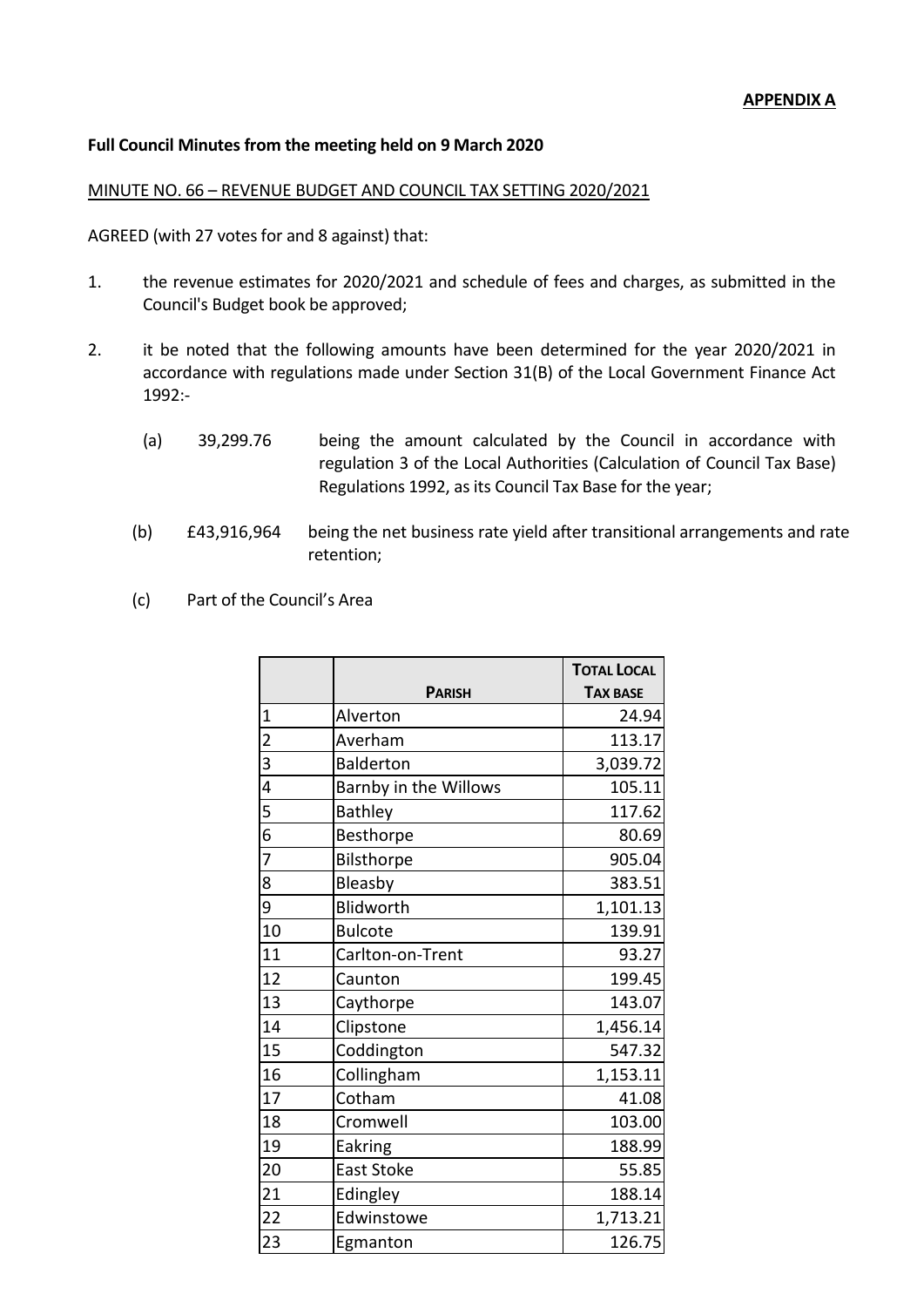|    |                           | <b>TOTAL LOCAL</b> |
|----|---------------------------|--------------------|
|    | <b>PARISH</b>             | <b>TAX BASE</b>    |
| 24 | Elston                    | 285.35             |
| 25 | Epperstone                | 274.63             |
| 26 | Farndon                   | 812.99             |
| 27 | Farnsfield                | 1,318.47           |
| 28 | Fiskerton-cum-Morton      | 412.10             |
| 29 | <b>Girton and Meering</b> | 54.47              |
| 30 | Gonalston                 | 51.29              |
| 31 | Grassthorpe               | 25.63              |
| 32 | Gunthorpe                 | 312.97             |
| 33 | Halam                     | 192.95             |
| 34 | Halloughton               | 39.35              |
| 35 | Harby                     | 118.52             |
| 36 | Hawton                    | 33.38              |
| 37 | Hockerton                 | 92.64              |
| 38 | Holme                     | 38.59              |
| 39 | Hoveringham               | 168.75             |
| 40 | Kelham                    | 82.96              |
| 41 | Kersall                   | 22.25              |
| 42 | Kilvington                | 13.71              |
| 43 | Kirklington               | 169.05             |
| 44 | Kirton                    | 115.08             |
| 45 | Kneesall                  | 88.57              |
| 46 | Langford                  | 39.60              |
| 47 | Laxton & Moorhouse        | 114.00             |
| 48 | Lowdham                   | 999.22             |
| 49 | Lyndhurst                 | 5.72               |
| 50 | Maplebeck                 | 46.96              |
| 51 | Meering                   |                    |
| 52 | Newark                    | 8,482.35           |
| 53 | North Clifton             | 72.55              |
| 54 | North Muskham             | 395.94             |
| 55 | Norwell                   | 213.30             |
| 56 | Ollerton and Boughton     | 2,816.02           |
| 57 | Ompton                    | 22.83              |
| 58 | Ossington                 | 39.53              |
| 59 | Oxton                     | 273.66             |
| 60 | Perlethorpe-cum-Budby     | 68.43              |
| 61 | Rainworth                 | 1,861.67           |
| 62 | Rolleston                 | 156.46             |
| 63 | Rufford                   | 233.34             |
| 64 | South Clifton             | 124.16             |
| 65 | South Muskham             | 196.65             |
| 66 | South Scarle              | 88.71              |
| 67 | Southwell                 | 2,878.90           |
| 68 | Spalford                  | 34.48              |
| 69 | Staunton                  | 27.27              |
| 70 | Staythorpe                | 41.38              |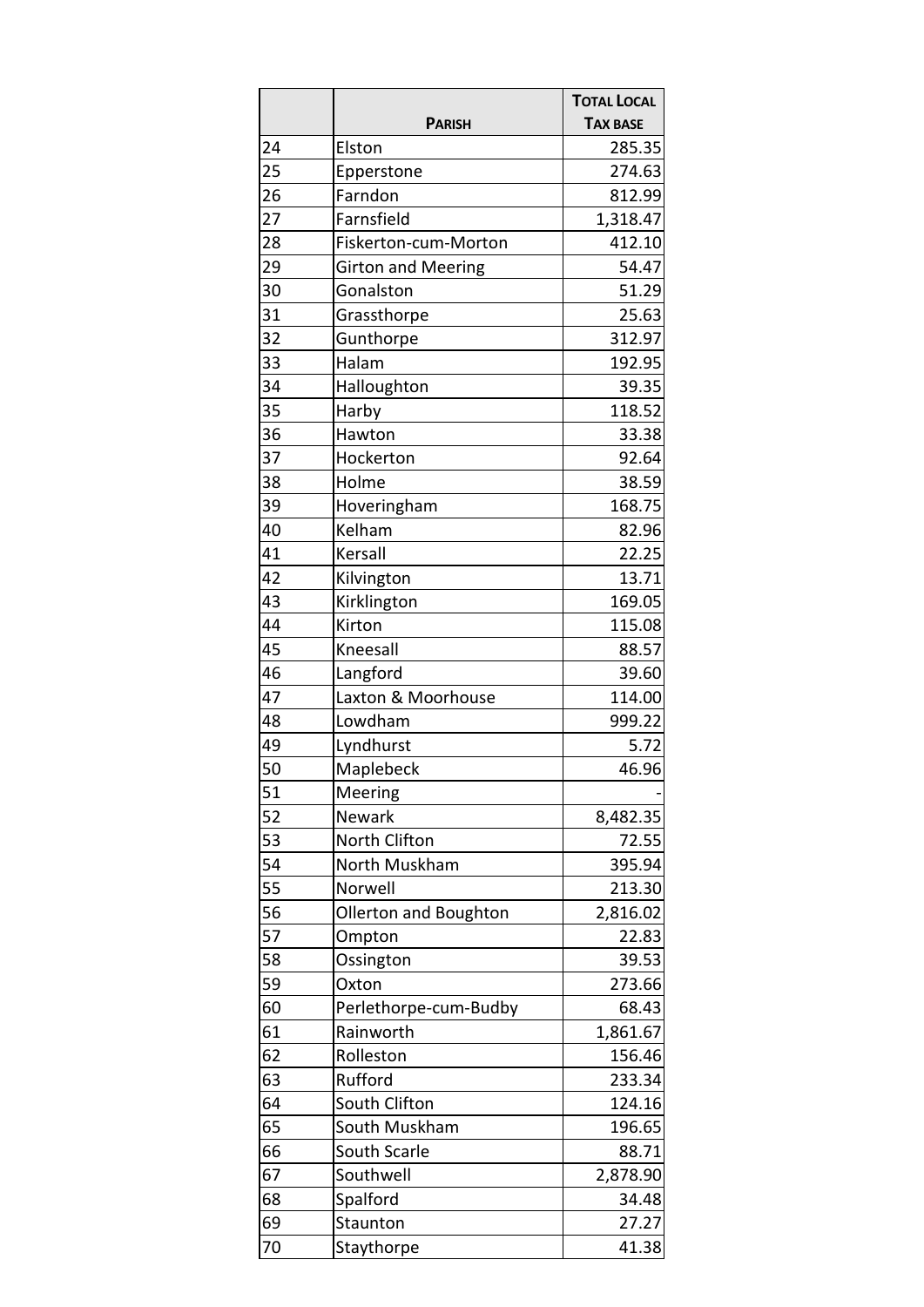|    |                      | <b>TOTAL LOCAL</b> |
|----|----------------------|--------------------|
|    | <b>PARISH</b>        | <b>TAX BASE</b>    |
| 71 | Sutton-on-Trent      | 503.12             |
| 72 | Syerston             | 90.40              |
| 73 | Thorney              | 92.92              |
| 74 | Thorpe               | 31.32              |
| 75 | Thurgarton           | 235.12             |
| 76 | Upton                | 192.39             |
| 77 | Walesby              | 429.32             |
| 78 | Wellow               | 186.65             |
| 79 | Weston               | 138.35             |
| 80 | Wigsley              | 46.34              |
| 81 | Winkburn             | 34.34              |
| 82 | Winthorpe            | 285.83             |
| 83 | Fernwood             | 932.82             |
| 84 | Kings Clipstone      | 123.79             |
|    | <b>Total Rounded</b> | 39,299.76          |

#### **PARISHES GROUPED FOR PRECEPT PURPOSES**

| Averham, Kelham,          |        |
|---------------------------|--------|
| Staythorpe                | 237.51 |
| Kneesall, Kersall, Ompton | 133.65 |
| Winthorpe, Langford       | 325.43 |
| East Stoke, Thorpe        | 87.17  |

being the amounts calculated by the Council, in accordance with regulation 6 of the Regulations, as the amounts of its Council Tax base for the year for dwellings in those parts of its area to which one or more special items relate;

- 3. that the following amounts be now calculated by the Council for the year 2020/2021 in accordance with Sections 31 to 36 of the Local Government Finance Act 1992:-
	- (a) £48,187,720.00 being the aggregate of the amounts which the Council estimates for the items set out in Section 31A(2) to (4) of the Act;
	- (b) £34,664,330.00 being the aggregate of the amounts which the Council estimates for the items set out in Section 31A(3)(a) to (d) of the Act;
	- (c) £13,523,390.00 being the amount by which the aggregate at 3(a) above exceeds the aggregate at 3(b) above, calculated by the Council, in accordance with section 31A(4) of the Act, as its Council Tax requirement for the year;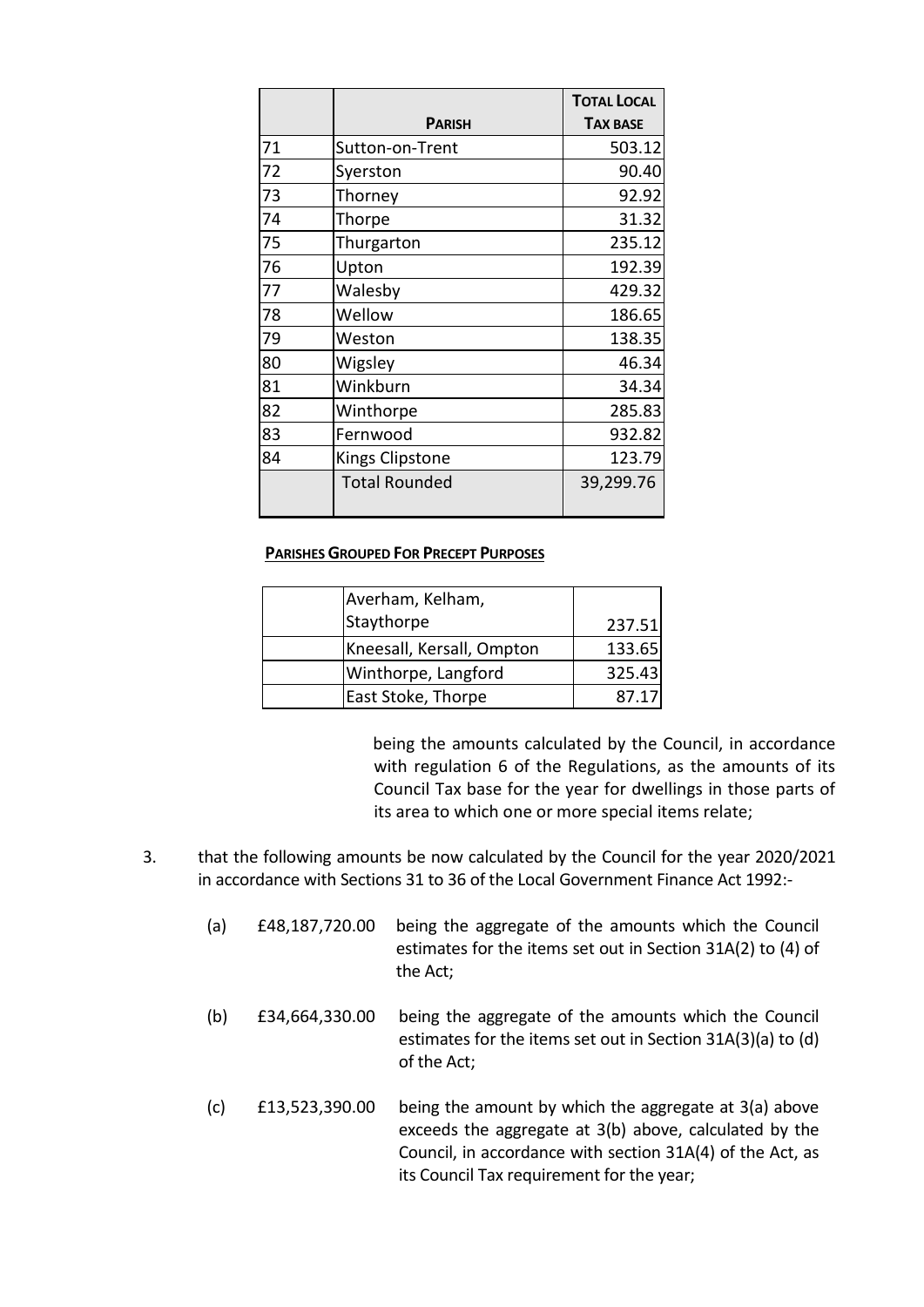- (d) £7,846,430.00 being the amount of Revenue Support Grant and Rural Services Delivery Grant (£122,130) and net retained Business Rates (£7,724,300) which the Council estimates will be payable for the year into its general fund;
- (e) £0.00 being the amount which the Council has estimated in accordance with regulations issued under Section 97(3) of the Local Government Finance Act 1988 as its proportion of the surplus on the Council Tax Collection Fund;
- (f) £1,340,740.00 being the amount that the Council has determined to contribute to usable reserves;
- (g)  $f(7,017,700.00$  being the amount at 3(c) above less the amount at 3(d) above less the amount at 3(e) above plus the amount at 3(f) above calculated by the Council as its' net Council Tax requirement for the year.
- (h)  $£178.57$  being the amount at 3(g) divided by the amount at 2(a), calculated by the Council in accordance with Section 34(2) of the Act, as the basic amount of its Council Tax for the year for dwellings in those parts of its area to which no special item relates.
- (i) £3,108,508.79 being the aggregate amount of all special items referred to in Section 34(1) of the Act, the Council resolves there being no other special items;
- (j)  $\epsilon$ 257.67 being the amount at 3(g) above plus the amount at 3(i) above divided by the amount at 2(a) above calculated by the Council in accordance with Section 31B(1) of the Act, as the basic amount of its Council Tax for the year;
	- **PARISH BASIC TAX (£)** 1 Alverton **178.57** 2 Averham \* 3 Balderton **274.72**  4 Barnby in the Willows **209.97**  5 Bathley **191.37**  6 Besthorpe **264.64**  7 Bilsthorpe **254.91**  8 Bleasby **224.61**  9 Blidworth **248.87**  10 Bulcote **228.60**  11 Carlton-on-Trent **214.33**  12 Caunton **208.65**  13 Caythorpe **205.13**

|  | I<br>I |
|--|--------|
|--|--------|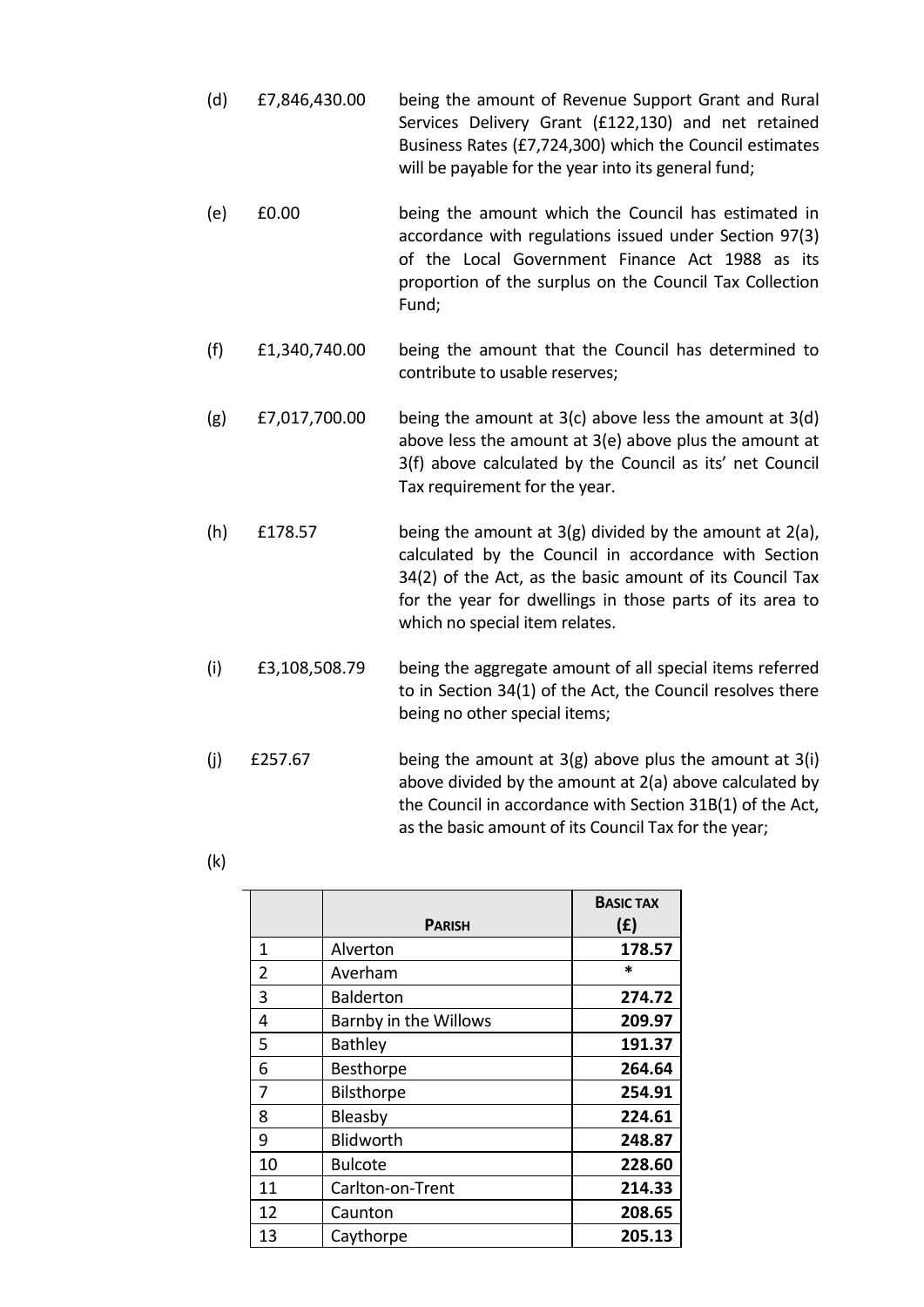|    | <b>PARISH</b>             | <b>BASIC TAX</b><br>(f) |
|----|---------------------------|-------------------------|
| 14 | Clipstone                 | 278.05                  |
| 15 | Coddington                | 207.31                  |
| 16 | Collingham                | 215.70                  |
| 17 | Cotham                    | 178.57                  |
| 18 | Cromwell                  | 188.76                  |
| 19 | Eakring                   | 198.53                  |
| 20 | <b>East Stoke</b>         | ****                    |
| 21 | Edingley                  | 242.35                  |
| 22 | Edwinstowe                | 254.16                  |
| 23 | Egmanton                  | 197.51                  |
| 24 | Elston                    | 273.19                  |
| 25 | Epperstone                | 231.43                  |
| 26 | Farndon                   | 246.12                  |
| 27 | Farnsfield                | 240.76                  |
| 28 | Fiskerton-cum-Morton      | 197.62                  |
| 29 | <b>Girton and Meering</b> | 199.67                  |
| 30 | Gonalston                 | 178.57                  |
| 31 | Grassthorpe               | 178.57                  |
| 32 | Gunthorpe                 | 239.98                  |
| 33 | Halam                     | 221.07                  |
| 34 | Halloughton               | 191.28                  |
| 35 | Harby                     | 219.98                  |
| 36 | Hawton                    | 216.02                  |
| 37 | Hockerton                 | 216.35                  |
| 38 | Holme                     | 178.57                  |
| 39 | Hoveringham               | 254.68                  |
| 40 | Kelham                    | *                       |
| 41 | Kersall                   | **                      |
| 42 | Kilvington                | 178.57                  |
| 43 | Kirklington               | 215.25                  |
| 44 | Kirton                    | 230.71                  |
| 45 | Kneesall                  | **                      |
| 46 | Langford                  | ***                     |
| 47 | Laxton & Moorhouse        | 218.92                  |
| 48 | Lowdham                   | 256.07                  |
| 49 | Lyndhurst                 | 178.57                  |
| 50 | Maplebeck                 | 178.57                  |
| 51 | Meering                   | 178.57                  |
| 52 | Newark                    | 291.67                  |
| 53 | North Clifton             | 203.20                  |
| 54 | North Muskham             | 222.19                  |
| 55 | Norwell                   | 217.95                  |
| 56 | Ollerton and Boughton     | 326.76                  |
| 57 | Ompton                    | **                      |
| 58 | Ossington                 | 178.57                  |
| 59 | Oxton                     | 226.07                  |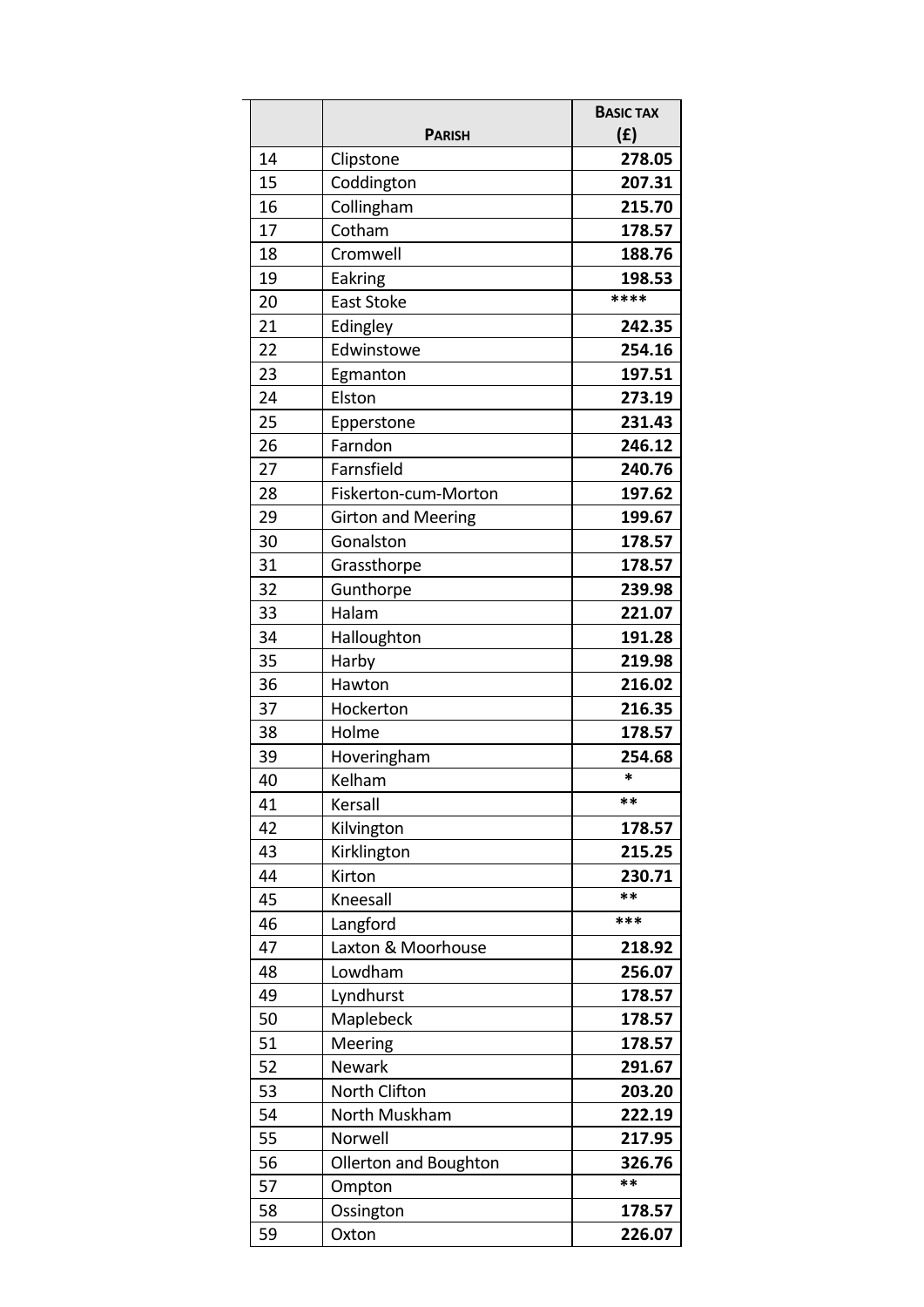|    |                       | <b>BASIC TAX</b> |
|----|-----------------------|------------------|
|    | <b>PARISH</b>         | (E)              |
| 60 | Perlethorpe-cum-Budby | 204.88           |
| 61 | Rainworth             | 213.15           |
| 62 | Rolleston             | 218.52           |
| 63 | Rufford               | 195.71           |
| 64 | South Clifton         | 194.68           |
| 65 | South Muskham         | 243.70           |
| 66 | South Scarle          | 230.87           |
| 67 | Southwell             | 259.17           |
| 68 | Spalford              | 178.57           |
| 69 | Staunton              | 178.57           |
| 70 | Staythorpe            | $\ast$           |
| 71 | Sutton-on-Trent       | 229.10           |
| 72 | Syerston              | 184.65           |
| 73 | Thorney               | 203.32           |
| 74 | Thorpe                | ****             |
| 75 | Thurgarton            | 217.38           |
| 76 | Upton                 | 215.45           |
| 77 | Walesby               | 269.99           |
| 78 | Wellow                | 209.64           |
| 79 | Weston                | 209.87           |
| 80 | Wigsley               | 178.57           |
| 81 | Winkburn              | 178.57           |
| 82 | Winthorpe             | ***              |
| 83 | Fernwood              | 253.62           |
| 84 | Kings Clipstone       | 255.31           |

## **PARISHES GROUPED FOR PRECEPT PURPOSES**

|       | <b>Parish</b>               | Basic Tax (£) |
|-------|-----------------------------|---------------|
| *     | Averham, Kelham, Staythorpe | 193.10        |
| $***$ | Kneesall, Kersall, Ompton   | 197.54        |
| ***   | Winthorpe, Langford         | 204.90        |
| ****  | East Stoke, Thorpe          | 212.98        |

being the amounts given by adding to the amount at 3(h) above the amounts of the special item or items (if any) relating to dwellings in those parts of the Council's area mentioned above divided in each case by the amount at 2(b) above, calculated by the Council, in accordance with Section 34(3) of the Act, as the basic amounts of its Council Tax for the year for dwellings in parts of its area including those parts to which one or more special items relate.

Recommendation 3(l) shows the basic level of tax for all property Bands in each parish, including parish charges where appropriate. This is shown on the following pages.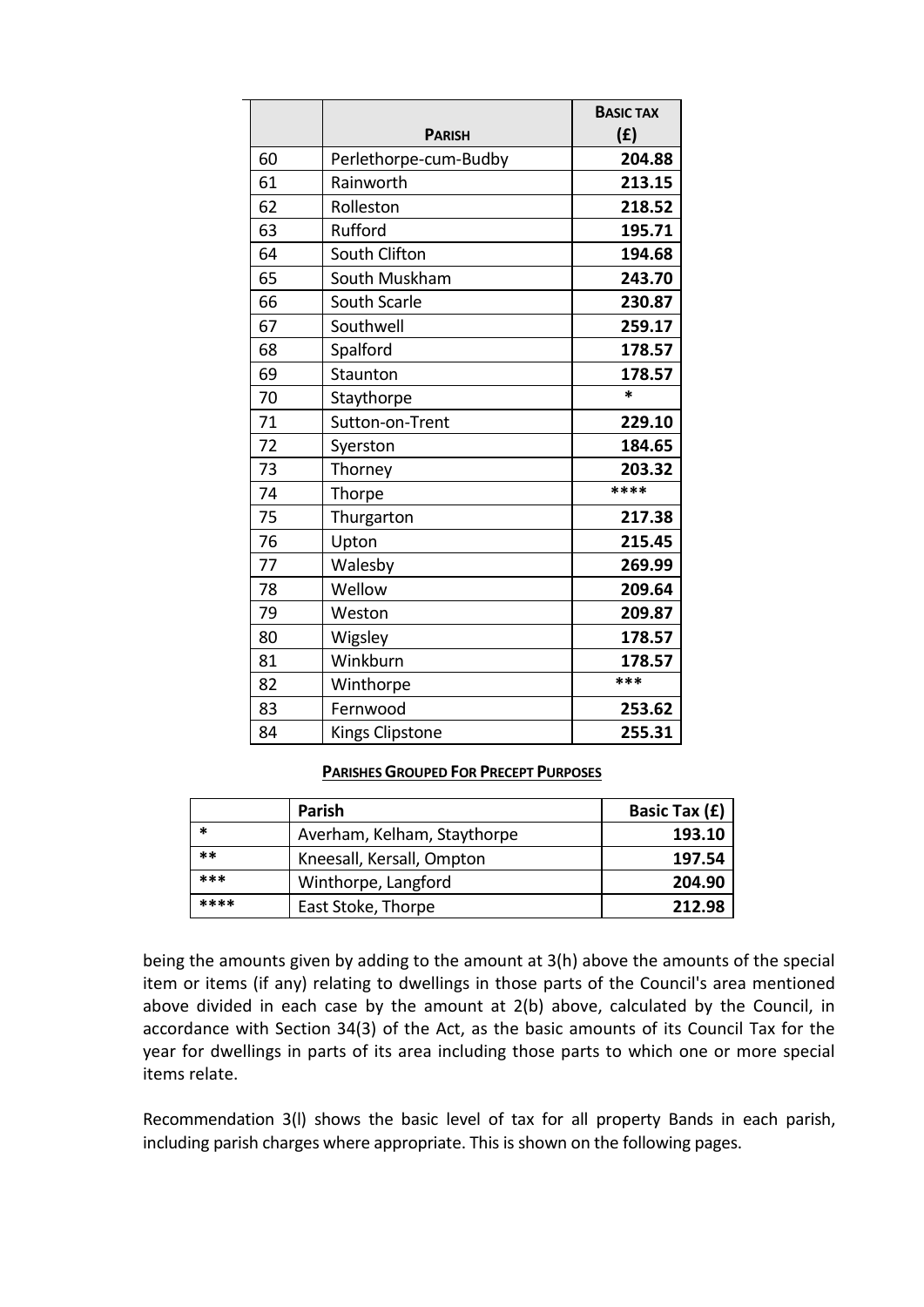|                |                | £      | £      | £      | £      | £      | £      | £      | £      |
|----------------|----------------|--------|--------|--------|--------|--------|--------|--------|--------|
| $\mathbf{1}$   | Alverton       | 119.05 | 138.89 | 158.73 | 178.57 | 218.25 | 257.93 | 297.62 | 357.14 |
| $\overline{2}$ | Averham        | *      | $\ast$ | $\ast$ | *      | $\ast$ | $\ast$ | $\ast$ | *      |
| 3              | Balderton      | 183.15 | 213.67 | 244.20 | 274.72 | 335.77 | 396.82 | 457.87 | 549.44 |
|                | Barnby in      |        |        |        |        |        |        |        |        |
| 4              | the Willows    | 139.98 | 163.31 | 186.64 | 209.97 | 256.63 | 303.29 | 349.95 | 419.94 |
| 5              | Bathley        | 127.58 | 148.84 | 170.11 | 191.37 | 233.90 | 276.42 | 318.95 | 382.74 |
| 6              | Besthorpe      | 176.43 | 205.83 | 235.24 | 264.64 | 323.45 | 382.26 | 441.07 | 529.28 |
| $\overline{7}$ | Bilsthorpe     | 169.94 | 198.26 | 226.59 | 254.91 | 311.56 | 368.20 | 424.85 | 509.82 |
| 8              | Bleasby        | 149.74 | 174.70 | 199.65 | 224.61 | 274.52 | 324.44 | 374.35 | 449.22 |
| 9              | Blidworth      | 165.91 | 193.57 | 221.22 | 248.87 | 304.17 | 359.48 | 414.78 | 497.74 |
| 10             | <b>Bulcote</b> | 152.40 | 177.80 | 203.20 | 228.60 | 279.40 | 330.20 | 381.00 | 457.20 |
|                | Carlton-on-    |        |        |        |        |        |        |        |        |
| 11             | Trent          | 142.89 | 166.70 | 190.52 | 214.33 | 261.96 | 309.59 | 357.22 | 428.66 |
| 12             | Caunton        | 139.10 | 162.28 | 185.47 | 208.65 | 255.02 | 301.38 | 347.75 | 417.30 |
| 13             | Caythorpe      | 136.75 | 159.55 | 182.34 | 205.13 | 250.71 | 296.30 | 341.88 | 410.26 |
| 14             | Clipstone      | 185.37 | 216.26 | 247.16 | 278.05 | 339.84 | 401.63 | 463.42 | 556.10 |
| 15             | Coddington     | 138.21 | 161.24 | 184.28 | 207.31 | 253.38 | 299.45 | 345.52 | 414.62 |
| 16             | Collingham     | 143.80 | 167.77 | 191.73 | 215.70 | 263.63 | 311.57 | 359.50 | 431.40 |
| 17             | Cotham         | 119.05 | 138.89 | 158.73 | 178.57 | 218.25 | 257.93 | 297.62 | 357.14 |
| 18             | Cromwell       | 125.84 | 146.81 | 167.79 | 188.76 | 230.71 | 272.65 | 314.60 | 377.52 |
| 19             | Eakring        | 132.35 | 154.41 | 176.47 | 198.53 | 242.65 | 286.77 | 330.88 | 397.06 |
| 20             | East Stoke     | ****   | ****   | ****   | ****   | ****   | ****   | ****   | ****   |
| 21             | Edingley       | 161.57 | 188.49 | 215.42 | 242.35 | 296.21 | 350.06 | 403.92 | 484.70 |
| 22             | Edwinstowe     | 169.44 | 197.68 | 225.92 | 254.16 | 310.64 | 367.12 | 423.60 | 508.32 |
| 23             | Egmanton       | 131.67 | 153.62 | 175.56 | 197.51 | 241.40 | 285.29 | 329.18 | 395.02 |
| 24             | Elston         | 182.13 | 212.48 | 242.84 | 273.19 | 333.90 | 394.61 | 455.32 | 546.38 |
| 25             | Epperstone     | 154.29 | 180.00 | 205.72 | 231.43 | 282.86 | 334.29 | 385.72 | 462.86 |
| 26             | Farndon        | 164.08 | 191.43 | 218.77 | 246.12 | 300.81 | 355.51 | 410.20 | 492.24 |
| 27             | Farnsfield     | 160.51 | 187.26 | 214.01 | 240.76 | 294.26 | 347.76 | 401.27 | 481.52 |
|                | Fiskerton-     |        |        |        |        |        |        |        |        |
| 28             | cum-Morton     | 131.75 | 153.70 | 175.66 | 197.62 | 241.54 | 285.45 | 329.37 | 395.24 |
| 29             | Girton         | 133.11 | 155.30 | 177.48 | 199.67 | 244.04 | 288.41 | 332.78 | 399.34 |
| 30             | Gonalston      | 119.05 | 138.89 | 158.73 | 178.57 | 218.25 | 257.93 | 297.62 | 357.14 |
| 31             | Grassthorpe    | 119.05 | 138.89 | 158.73 | 178.57 | 218.25 | 257.93 | 297.62 | 357.14 |
| 32             | Gunthorpe      | 159.99 | 186.65 | 213.32 | 239.98 | 293.31 | 346.64 | 399.97 | 479.96 |
| 33             | Halam          | 147.38 | 171.94 | 196.51 | 221.07 | 270.20 | 319.32 | 368.45 | 442.14 |
| 34             | Halloughton    | 127.52 | 148.77 | 170.03 | 191.28 | 233.79 | 276.29 | 318.80 | 382.56 |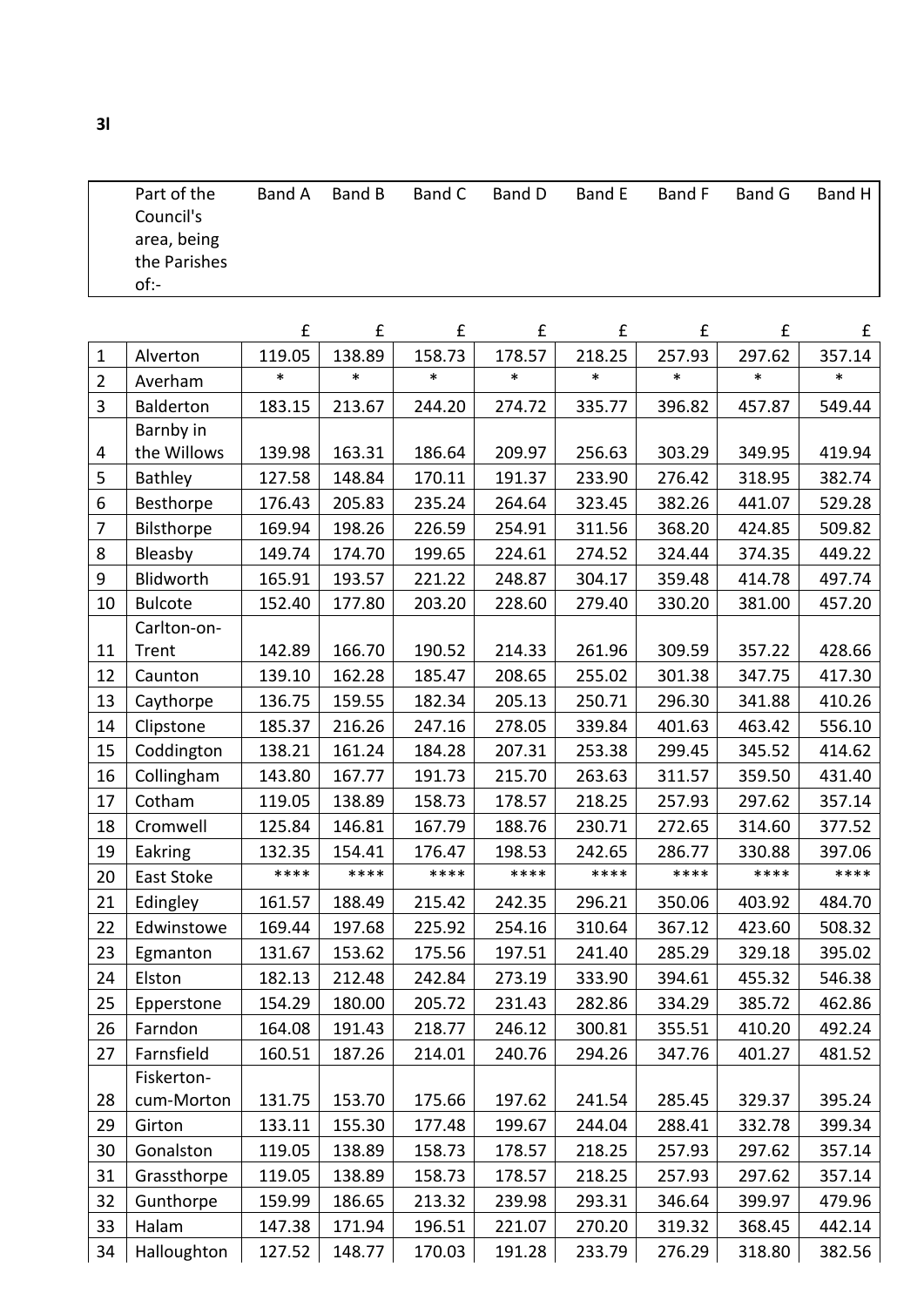| 35 | Harby                 | 146.65          | 171.10          | 195.54          | 219.98          | 268.86          | 317.75          | 366.63          | 439.96          |
|----|-----------------------|-----------------|-----------------|-----------------|-----------------|-----------------|-----------------|-----------------|-----------------|
| 36 | Hawton                | 144.01          | 168.02          | 192.02          | 216.02          | 264.02          | 312.03          | 360.03          | 432.04          |
| 37 | Hockerton             | 144.23          | 168.27          | 192.31          | 216.35          | 264.43          | 312.51          | 360.58          | 432.70          |
| 38 | Holme                 | 119.05          | 138.89          | 158.73          | 178.57          | 218.25          | 257.93          | 297.62          | 357.14          |
| 39 | Hoveringham           | 169.79          | 198.08          | 226.38          | 254.68          | 311.28          | 367.87          | 424.47          | 509.36          |
| 40 | Kelham                | $\ast$          | *               | $\ast$          | $\ast$          | *               | $\ast$          | $\ast$          | $\ast$          |
| 41 | Kersall               | $***$           | $***$           | $***$           | $***$           | $***$           | $***$           | $***$           | $***$           |
| 42 | Kilvington            | 119.05          | 138.89          | 158.73          | 178.57          | 218.25          | 257.93          | 297.62          | 357.14          |
| 43 | Kirklington           | 143.50          | 167.42          | 191.33          | 215.25          | 263.08          | 310.92          | 358.75          | 430.50          |
| 44 | Kirton                | 153.81          | 179.44          | 205.08          | 230.71          | 281.98          | 333.25          | 384.52          | 461.42          |
| 45 | Kneesall              | $***$           | $***$           | $***$           | $***$           | $***$           | $***$           | $***$           | $***$           |
| 46 | Langford              | ***             | ***             | ***             | ***             | ***             | ***             | ***             | ***             |
|    | Laxton &              |                 |                 |                 |                 |                 |                 |                 |                 |
| 47 | Moorhouse             | 145.95          | 170.27          | 194.60          | 218.92          | 267.57          | 316.22          | 364.87          | 437.84          |
| 48 | Lowdham               | 170.71          | 199.17          | 227.62          | 256.07          | 312.97          | 369.88          | 426.78          | 512.14          |
| 49 | Lyndhurst             | 119.05          | 138.89          | 158.73          | 178.57          | 218.25          | 257.93          | 297.62          | 357.14          |
| 50 | Maplebeck             | 119.05          | 138.89          | 158.73          | 178.57          | 218.25          | 257.93          | 297.62          | 357.14          |
| 51 | Meering               | 119.05          | 138.89          | 158.73          | 178.57          | 218.25          | 257.93          | 297.62          | 357.14          |
| 52 | Newark                | 194.45          | 226.85          | 259.26          | 291.67          | 356.49          | 421.30          | 486.12          | 583.34          |
| 53 | North Clifton         | 135.47          | 158.04          | 180.62          | 203.20          | 248.36          | 293.51          | 338.67          | 406.40          |
|    | North                 |                 |                 |                 |                 |                 |                 |                 |                 |
| 54 | Muskham               | 148.13          | 172.81          | 197.50          | 222.19          | 271.57          | 320.94          | 370.32          | 444.38          |
| 55 | Norwell               | 145.30          | 169.52          | 193.73          | 217.95          | 266.38          | 314.82          | 363.25          | 435.90          |
|    | Ollerton and          |                 |                 |                 |                 |                 |                 |                 |                 |
| 56 | Boughton              | 217.84<br>$***$ | 254.15<br>$***$ | 290.45<br>$***$ | 326.76<br>$***$ | 399.37<br>$***$ | 471.99<br>$***$ | 544.60<br>$***$ | 653.52<br>$***$ |
| 57 | Ompton                |                 |                 |                 |                 |                 |                 |                 |                 |
| 58 | Ossington             | 119.05          | 138.89          | 158.73          | 178.57          | 218.25          | 257.93          | 297.62          | 357.14          |
| 59 | Oxton<br>Perlethorpe- | 150.71          | 175.83          | 200.95          | 226.07          | 276.31          | 326.55          | 376.78          | 452.14          |
| 60 | cum-Budby             | 136.59          | 159.35          | 182.12          | 204.88          | 250.41          | 295.94          | 341.47          | 409.76          |
| 61 | Rainworth             | 142.10          | 165.78          | 189.47          | 213.15          | 260.52          | 307.88          | 355.25          | 426.30          |
| 62 | Rolleston             | 145.68          | 169.96          | 194.24          | 218.52          | 267.08          | 315.64          | 364.2           | 437.04          |
| 63 | Rufford               | 130.47          | 152.22          | 173.96          | 195.71          | 239.20          | 282.69          | 326.18          | 391.42          |
| 64 | South Clifton         | 129.79          | 151.42          | 173.05          | 194.68          | 237.94          | 281.20          | 324.47          | 389.36          |
|    | South                 |                 |                 |                 |                 |                 |                 |                 |                 |
| 65 | Muskham               | 162.47          | 189.54          | 216.62          | 243.70          | 297.86          | 352.01          | 406.17          | 487.40          |
| 66 | South Scarle          | 153.91          | 179.57          | 205.22          | 230.87          | 282.17          | 333.48          | 384.78          | 461.74          |
| 67 | Southwell             | 172.78          | 201.58          | 230.37          | 259.17          | 316.76          | 374.36          | 431.95          | 518.34          |
| 68 | Spalford              | 119.05          | 138.89          | 158.73          | 178.57          | 218.25          | 257.93          | 297.62          | 357.14          |
| 69 | Staunton              | 119.05          | 138.89          | 158.73          | 178.57          | 218.25          | 257.93          | 297.62          | 357.14          |
| 70 | Staythorpe            | $\ast$          | $\ast$          | $\ast$          | $\ast$          | $\ast$          | $\ast$          | $\ast$          | $\ast$          |
|    | Sutton-on-            |                 |                 |                 |                 |                 |                 |                 |                 |
| 71 | Trent                 | 152.73          | 178.19          | 203.64          | 229.10          | 280.01          | 330.92          | 381.83          | 458.20          |
| 72 | Syerston              | 123.10          | 143.62          | 164.13          | 184.65          | 225.68          | 266.72          | 307.75          | 369.30          |
| 73 | Thorney               | 135.55          | 158.14          | 180.73          | 203.32          | 248.50          | 293.68          | 338.87          | 406.64          |
| 74 | Thorpe                | ****            | ****            | ****            | ****            | ****            | ****            | ****            | $****$          |
| 75 | Thurgarton            | 144.92          | 169.07          | 193.23          | 217.38          | 265.69          | 313.99          | 362.30          | 434.76          |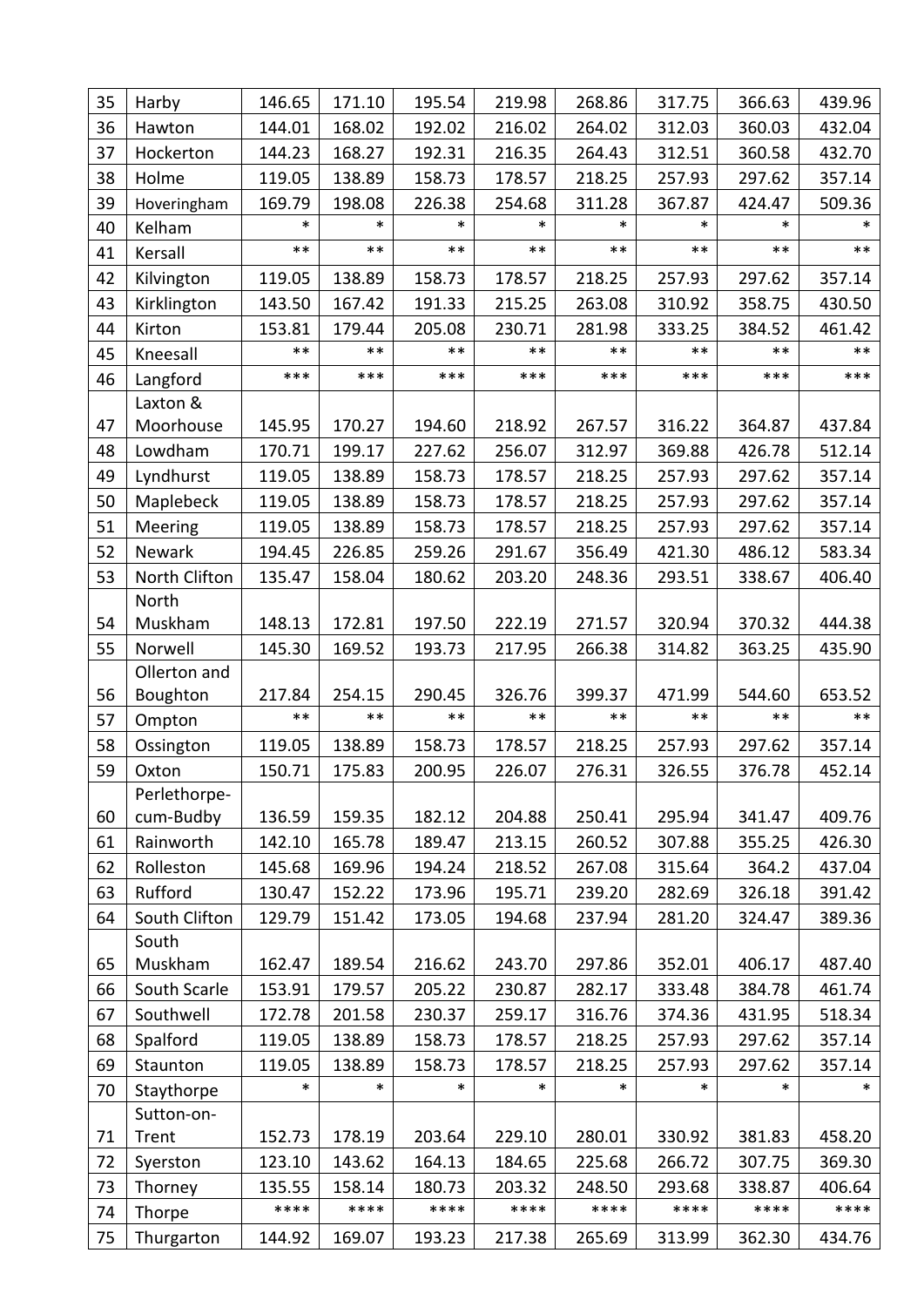| 76 | Upton           | 143.63 | 167.57 | 191.51 | 215.45 | 263.33 | 311.21 | 359.08 | 430.90 |
|----|-----------------|--------|--------|--------|--------|--------|--------|--------|--------|
| 77 | Walesby         | 179.99 | 209.99 | 239.99 | 269.99 | 329.99 | 389.99 | 449.98 | 539.98 |
| 78 | Wellow          | 139.76 | 163.05 | 186.35 | 209.64 | 256.23 | 302.81 | 349.40 | 419.28 |
| 79 | Weston          | 139.91 | 163.23 | 186.55 | 209.87 | 256.51 | 303.15 | 349.78 | 419.74 |
| 80 | Wigsley         | 119.05 | 138.89 | 158.73 | 178.57 | 218.25 | 257.93 | 297.62 | 357.14 |
| 81 | Winkburn        | 119.05 | 138.89 | 158.73 | 178.57 | 218.25 | 257.93 | 297.62 | 357.14 |
| 82 | Winthorpe       | $***$  | $***$  | ***    | ***    | ***    | $***$  | ***    | ***    |
| 83 | Fernwood        | 169.08 | 197.26 | 225.44 | 253.62 | 309.98 | 366.34 | 422.70 | 507.24 |
| 84 | Kings Clipstone | 170.21 | 198.57 | 226.94 | 255.31 | 312.05 | 368.78 | 425.52 | 510.62 |

Parishes joint for Precept purposes

|        | Averham,    |        |        |        |        |        |        |        |        |
|--------|-------------|--------|--------|--------|--------|--------|--------|--------|--------|
|        | Kelham,     |        |        |        |        |        |        |        |        |
| $\ast$ | Staythorpe  | 128.73 | 150.19 | 171.64 | 193.10 | 236.01 | 278.92 | 321.83 | 386.20 |
|        | Kneesall,   |        |        |        |        |        |        |        |        |
|        | Kersall,    |        |        |        |        |        |        |        |        |
| $***$  | Ompton      | 131.69 | 153.64 | 175.59 | 197.54 | 241.44 | 285.34 | 329.23 | 395.08 |
|        | Winthorpe,  |        |        |        |        |        |        |        |        |
| $***$  | Langford    | 136.60 | 159.37 | 182.13 | 204.90 | 250.43 | 295.97 | 341.50 | 409.80 |
|        | East Stoke, |        |        |        |        |        |        |        |        |
| ****   | Thorpe      | 141.99 | 165.65 | 189.32 | 212.98 | 260.31 | 307.64 | 354.97 | 425.96 |

being the amounts given by multiplying the amounts at 3(i) above by the number which, in the proportion set out in Section  $5(1)$  of the Act, is applicable to dwellings listed in a particular valuation band divided by the number which in that proportion is applicable to dwellings listed in valuation band D, calculated by the Council, in accordance with Section 36(1) of the Act, as the amounts to be taken into account for the year in respect of categories of dwellings listed in different valuation bands.

4. it be noted for the year 2020/2021 that the Nottinghamshire County Council has stated the following amounts in precepts issued to the Council, in accordance with Section 40 of the Local Government Finance Act 1992, for each of the categories of dwellings shown below;

| <b>Band A</b> | Band B   | Band C   | Band D   | <b>Band E</b> | Band F   | Band G   | Band H   |
|---------------|----------|----------|----------|---------------|----------|----------|----------|
|               |          |          |          |               |          |          |          |
| 1,023.30      | 1,193.85 | 1,364.40 | 1,534.95 | 1,876.05      | 2,217.15 | 2,558.25 | 3,069.90 |

5. it be noted for the year 2020/2021 that the Nottinghamshire Police and Crime Commissioner has stated the following amounts in precepts issued to the Council in accordance with Section 40 of the Local Government Finance Act 1992, for each of the categories of dwellings shown below;

| <b>Band A</b> | Band B | Band C | <b>Band D</b> | <b>Band E</b> | <b>Band F</b> | Band G | Band H |
|---------------|--------|--------|---------------|---------------|---------------|--------|--------|
|               |        |        |               |               |               |        |        |
| 152.88        | 178.36 | 203.84 | 229.32        | 280.28        | 331.24        | 382.20 | 458.64 |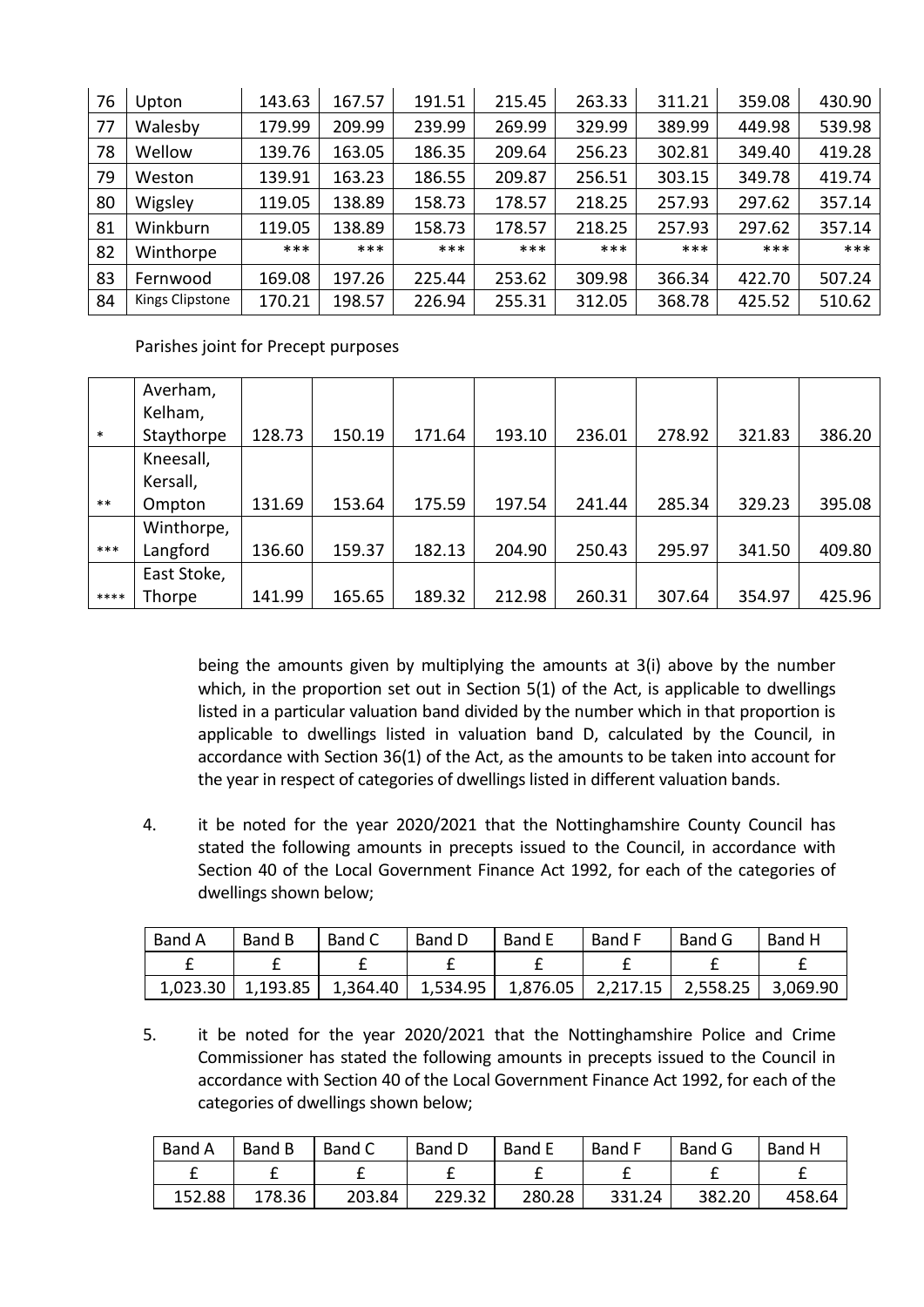6. it be noted for the year 2020/2021 that the Nottinghamshire Fire and Rescue Service has proposed the following amounts in precepts issued to the Council in accordance with Section 40 of the Local Government Finance Act 1992, for each of the categories of dwellings shown below; and

| Band A | Band B | Band C | Band D | Band E | <b>Band F</b> | <b>Band G</b> | Band H |
|--------|--------|--------|--------|--------|---------------|---------------|--------|
|        |        |        |        |        |               |               |        |
| 54.24  | 63.28  | 72.32  | 81.36  | 99.44  | 117.52        | 135.60        | 162.72 |

7. having calculated the aggregate in each case of the amounts at 3(i) and 4, 5 and 6 above, the Council, in accordance with Section 30(2) of the Local Government Finance Act 1992, hereby sets the following amounts as the amount of Council Tax for the year 2020/2021 for each of the categories of dwellings shown on the following pages:

| Recommendation 7                                                    |  |  |  |                                           |  |  |        |        |
|---------------------------------------------------------------------|--|--|--|-------------------------------------------|--|--|--------|--------|
| Part of the<br>Council's area, Band A<br>being the<br>Parishes of:- |  |  |  | Band B Band C <b>Band D</b> Band E Band F |  |  | Band G | Band H |

|                |                  | £        | £        | £        | £        | £        | £        | £        | £        |
|----------------|------------------|----------|----------|----------|----------|----------|----------|----------|----------|
| 1              | Alverton         | 1,349.47 | 1,574.38 | 1,799.29 | 2,024.20 | 2,474.02 | 2,923.84 | 3,373.67 | 4,048.40 |
| $\overline{2}$ | Averham          | 1,359.15 | 1,585.68 | 1,812.20 | 2,038.73 | 2,491.78 | 2,944.83 | 3,397.88 | 4,077.46 |
| $\overline{3}$ | Balderton        | 1,413.57 | 1,649.16 | 1,884.76 | 2,120.35 | 2,591.54 | 3,062.73 | 3,533.92 | 4,240.70 |
|                | Barnby in the    |          |          |          |          |          |          |          |          |
| 4              | Willows          | 1,370.40 | 1,598.80 | 1,827.20 | 2,055.60 | 2,512.40 | 2,969.20 | 3,426.00 | 4,111.20 |
| 5              | Bathley          | 1,358.00 | 1,584.33 | 1,810.67 | 2,037.00 | 2,489.67 | 2,942.33 | 3,395.00 | 4,074.00 |
| 6              | Besthorpe        | 1,406.85 | 1,641.32 | 1,875.80 | 2,110.27 | 2,579.22 | 3,048.17 | 3,517.12 | 4,220.54 |
| 7              | Bilsthorpe       | 1,400.36 | 1,633.75 | 1,867.15 | 2,100.54 | 2,567.33 | 3,034.11 | 3,500.90 | 4,201.08 |
| 8              | Bleasby          | 1,380.16 | 1,610.19 | 1,840.21 | 2,070.24 | 2,530.29 | 2,990.35 | 3,450.40 | 4,140.48 |
| 9              | Blidworth        | 1,396.33 | 1,629.06 | 1,861.78 | 2,094.50 | 2,559.94 | 3,025.39 | 3,490.83 | 4,189.00 |
| 10             | <b>Bulcote</b>   | 1,382.82 | 1,613.29 | 1,843.76 | 2,074.23 | 2,535.17 | 2,996.11 | 3,457.05 | 4,148.46 |
| 11             | Carlton-on-Trent | 1,373.31 | 1,602.19 | 1,831.08 | 2,059.96 | 2,517.73 | 2,975.50 | 3,433.27 | 4,119.92 |
| 12             | Caunton          | 1,369.52 | 1,597.77 | 1,826.03 | 2,054.28 | 2,510.79 | 2,967.29 | 3,423.80 | 4,108.56 |
| 13             | Caythorpe        | 1,367.17 | 1,595.04 | 1,822.90 | 2,050.76 | 2,506.48 | 2,962.21 | 3,417.93 | 4,101.52 |
| 14             | Clipstone        | 1,415.79 | 1,651.75 | 1,887.72 | 2,123.68 | 2,595.61 | 3,067.54 | 3,539.47 | 4,247.36 |
| 15             | Coddington       | 1,368.63 | 1,596.73 | 1,824.84 | 2,052.94 | 2,509.15 | 2,965.36 | 3,421.57 | 4,105.88 |
| 16             | Collingham       | 1,374.22 | 1,603.26 | 1,832.29 | 2,061.33 | 2,519.40 | 2,977.48 | 3,435.55 | 4,122.66 |
| 17             | Cotham           | 1,349.47 | 1,574.38 | 1,799.29 | 2,024.20 | 2,474.02 | 2,923.84 | 3,373.67 | 4,048.40 |
| 18             | Cromwell         | 1,356.26 | 1,582.30 | 1,808.35 | 2,034.39 | 2,486.48 | 2,938.56 | 3,390.65 | 4,068.78 |
| 19             | Eakring          | 1,362.77 | 1,589.90 | 1,817.03 | 2,044.16 | 2,498.42 | 2,952.68 | 3,406.93 | 4,088.32 |
| 20             | East Stoke       | 1,372.41 | 1,601.14 | 1,829.88 | 2,058.61 | 2,516.08 | 2,973.55 | 3,431.02 | 4,117.22 |
| 21             | Edingley         | 1,391.99 | 1,623.98 | 1,855.98 | 2,087.98 | 2,551.98 | 3,015.97 | 3,479.97 | 4,175.96 |
| 22             | Edwinstowe       | 1,399.86 | 1,633.17 | 1,866.48 | 2,099.79 | 2,566.41 | 3,033.03 | 3,499.65 | 4,199.58 |
| 23             | Egmanton         | 1,362.09 | 1,589.11 | 1,816.12 | 2,043.14 | 2,497.17 | 2,951.20 | 3,405.23 | 4,086.28 |
| 24             | Elston           | 1,412.55 | 1,647.97 | 1,883.40 | 2,118.82 | 2,589.67 | 3,060.52 | 3,531.37 | 4,237.64 |
| 25             | Epperstone       | 1,384.71 | 1,615.49 | 1,846.28 | 2,077.06 | 2,538.63 | 3,000.20 | 3,461.77 | 4,154.12 |
| 26             | Farndon          | 1,394.50 | 1,626.92 | 1,859.33 | 2,091.75 | 2,556.58 | 3,021.42 | 3,486.25 | 4,183.50 |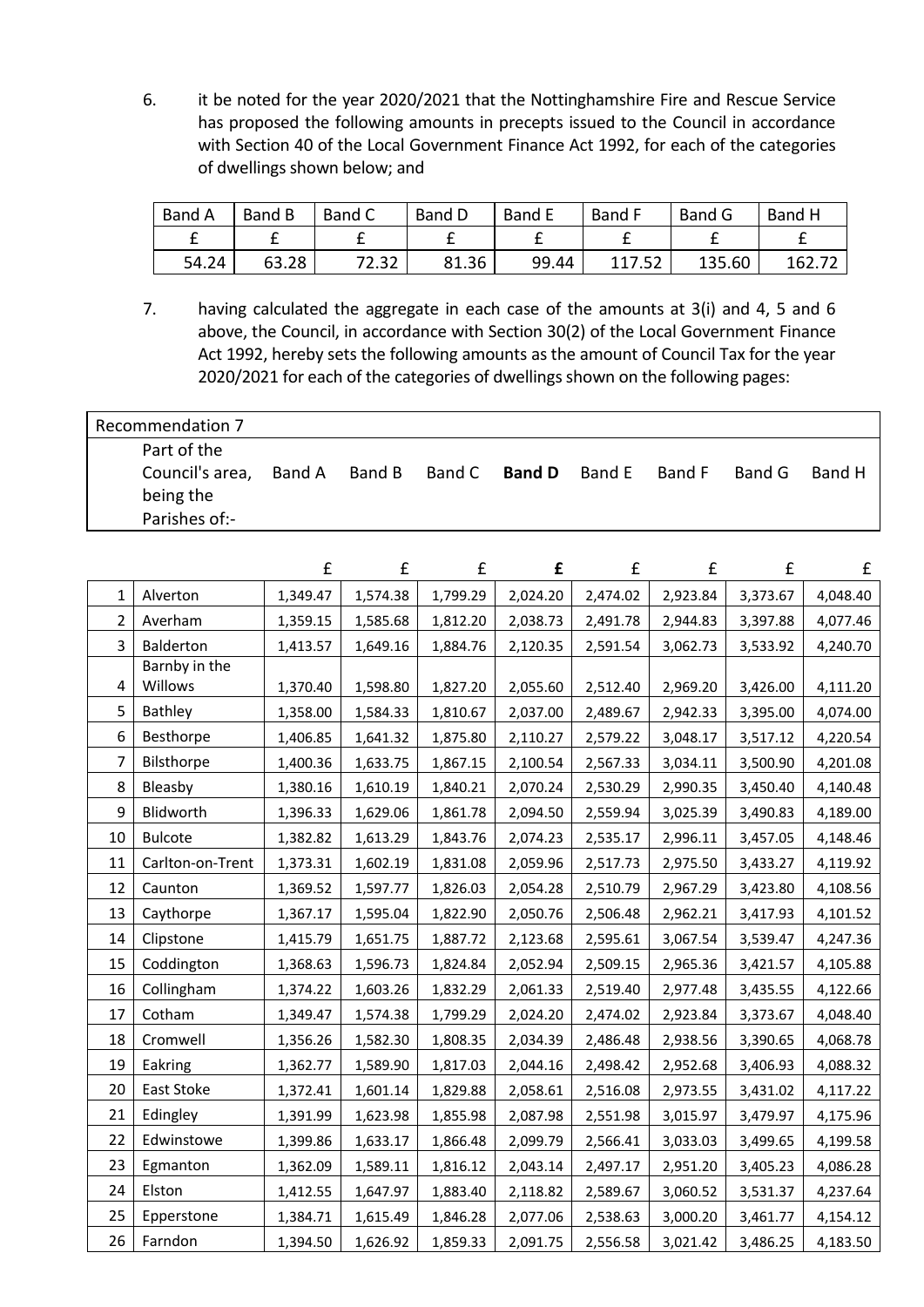| 27       | Farnsfield                | 1,390.93             | 1,622.75             | 1,854.57             | 2,086.39             | 2,550.03             | 3,013.67             | 3,477.32             | 4,172.78             |
|----------|---------------------------|----------------------|----------------------|----------------------|----------------------|----------------------|----------------------|----------------------|----------------------|
|          | Fiskerton-cum-            |                      |                      |                      |                      |                      |                      |                      |                      |
| 28<br>29 | Morton<br>Girton          | 1,362.17<br>1,363.53 | 1,589.19<br>1,590.79 | 1,816.22<br>1,818.04 | 2,043.25<br>2,045.30 | 2,497.31<br>2,499.81 | 2,951.36<br>2,954.32 | 3,405.42<br>3,408.83 | 4,086.50<br>4,090.60 |
|          |                           |                      |                      |                      |                      |                      |                      |                      |                      |
| 30       | Gonalston                 | 1,349.47             | 1,574.38             | 1,799.29             | 2,024.20             | 2,474.02             | 2,923.84             | 3,373.67             | 4,048.40             |
| 31       | Grassthorpe               | 1,349.47             | 1,574.38             | 1,799.29             | 2,024.20             | 2,474.02             | 2,923.84             | 3,373.67             | 4,048.40             |
| 32       | Gunthorpe                 | 1,390.41             | 1,622.14             | 1,853.88             | 2,085.61             | 2,549.08             | 3,012.55             | 3,476.02             | 4,171.22             |
| 33       | Halam                     | 1,377.80             | 1,607.43             | 1,837.07             | 2,066.70             | 2,525.97             | 2,985.23             | 3,444.50             | 4,133.40             |
| 34       | Halloughton               | 1,357.94             | 1,584.26             | 1,810.59             | 2,036.91             | 2,489.56             | 2,942.20             | 3,394.85             | 4,073.82             |
| 35       | Harby                     | 1,377.07             | 1,606.59             | 1,836.10             | 2,065.61             | 2,524.63             | 2,983.66             | 3,442.68             | 4,131.22             |
| 36       | Hawton                    | 1,374.43             | 1,603.51             | 1,832.58             | 2,061.65             | 2,519.79             | 2,977.94             | 3,436.08             | 4,123.30             |
| 37       | Hockerton                 | 1,374.65             | 1,603.76             | 1,832.87             | 2,061.98             | 2,520.20             | 2,978.42             | 3,436.63             | 4,123.96             |
| 38       | Holme                     | 1,349.47             | 1,574.38             | 1,799.29             | 2,024.20             | 2,474.02             | 2,923.84             | 3,373.67             | 4,048.40             |
| 39       | Hoveringham               | 1,400.21             | 1,633.57             | 1,866.94             | 2,100.31             | 2,567.05             | 3,033.78             | 3,500.52             | 4,200.62             |
| 40       | Kelham                    | 1,359.15             | 1,585.68             | 1,812.20             | 2,038.73             | 2,491.78             | 2,944.83             | 3,397.88             | 4,077.46             |
| 41       | Kersall                   | 1,362.11             | 1,589.13             | 1,816.15             | 2,043.17             | 2,497.21             | 2,951.25             | 3,405.28             | 4,086.34             |
| 42       | Kilvington                | 1,349.47             | 1,574.38             | 1,799.29             | 2,024.20             | 2,474.02             | 2,923.84             | 3,373.67             | 4,048.40             |
| 43       | Kirklington               | 1,373.92             | 1,602.91             | 1,831.89             | 2,060.88             | 2,518.85             | 2,976.83             | 3,434.80             | 4,121.76             |
| 44       | Kirton                    | 1,384.23             | 1,614.93             | 1,845.64             | 2,076.34             | 2,537.75             | 2,999.16             | 3,460.57             | 4,152.68             |
| 45       | Kneesall                  | 1,362.11             | 1,589.13             | 1,816.15             | 2,043.17             | 2,497.21             | 2,951.25             | 3,405.28             | 4,086.34             |
| 46       | Langford                  | 1,367.02             | 1,594.86             | 1,822.69             | 2,050.53             | 2,506.20             | 2,961.88             | 3,417.55             | 4,101.06             |
|          | Laxton &                  |                      |                      |                      |                      |                      |                      |                      |                      |
| 47       | Moorhouse                 | 1,376.37             | 1,605.76             | 1,835.16             | 2,064.55             | 2,523.34             | 2,982.13             | 3,440.92             | 4,129.10             |
| 48       | Lowdham                   | 1,401.13             | 1,634.66             | 1,868.18             | 2,101.70             | 2,568.74             | 3,035.79             | 3,502.83             | 4,203.40             |
| 49       | Lyndhurst                 | 1,349.47             | 1,574.38             | 1,799.29             | 2,024.20             | 2,474.02             | 2,923.84             | 3,373.67             | 4,048.40             |
| 50       | Maplebeck                 | 1,349.47             | 1,574.38             | 1,799.29             | 2,024.20             | 2,474.02             | 2,923.84             | 3,373.67             | 4,048.40             |
| 51       | Meering                   | 1,349.47             | 1,574.38             | 1,799.29             | 2,024.20             | 2,474.02             | 2,923.84             | 3,373.67             | 4,048.40             |
| 52       | Newark                    | 1,424.87             | 1,662.34             | 1,899.82             | 2,137.30             | 2,612.26             | 3,087.21             | 3,562.17             | 4,274.60             |
| 53       | North Clifton             | 1,365.89             | 1,593.53             | 1,821.18             | 2,048.83             | 2,504.13             | 2,959.42             | 3,414.72             | 4,097.66             |
| 54       | North Muskham             | 1,378.55             | 1,608.30             | 1,838.06             | 2,067.82             | 2,527.34             | 2,986.85             | 3,446.37             | 4,135.64             |
| 55       | Norwell                   | 1,375.72             | 1,605.01             | 1,834.29             | 2,063.58             | 2,522.15             | 2,980.73             | 3,439.30             | 4,127.16             |
|          | Ollerton and              |                      |                      |                      |                      |                      |                      |                      |                      |
| 56       | Boughton                  | 1,448.26             | 1,689.64             | 1,931.01             | 2,172.39             | 2,655.14             | 3,137.90             | 3,620.65             | 4,344.78             |
| 57       | Ompton                    | 1,362.11             | 1,589.13             | 1,816.15             | 2,043.17             | 2,497.21             | 2,951.25             | 3,405.28             | 4,086.34             |
| 58       | Ossington                 | 1,349.47             | 1,574.38             | 1,799.29             | 2,024.20             | 2,474.02             | 2,923.84             | 3,373.67             | 4,048.40             |
| 59       | Oxton                     | 1,381.13             | 1,611.32             | 1,841.51             | 2,071.70             | 2,532.08             | 2,992.46             | 3,452.83             | 4,143.40             |
| 60       | Perlethorpe-<br>cum-Budby |                      |                      |                      |                      |                      |                      |                      |                      |
|          |                           | 1,367.01             | 1,594.84             | 1,822.68             | 2,050.51             | 2,506.18             | 2,961.85             | 3,417.52             | 4,101.02             |
| 61       | Rainworth                 | 1,372.52             | 1,601.27             | 1,830.03             | 2,058.78             | 2,516.29             | 2,973.79             | 3,431.30             | 4,117.56             |
| 62       | Rolleston                 | 1,376.10             | 1,605.45             | 1,834.80             | 2,064.15             | 2,522.85             | 2,981.55             | 3,440.25             | 4,128.30             |
| 63       | Rufford                   | 1,360.89             | 1,587.71             | 1,814.52             | 2,041.34             | 2,494.97             | 2,948.60             | 3,402.23             | 4,082.68             |
| 64       | South Clifton             | 1,360.21             | 1,586.91             | 1,813.61             | 2,040.31             | 2,493.71             | 2,947.11             | 3,400.52             | 4,080.62             |
| 65       | South Muskham             | 1,392.89             | 1,625.03             | 1,857.18             | 2,089.33             | 2,553.63             | 3,017.92             | 3,482.22             | 4,178.66             |
| 66       | South Scarle              | 1,384.33             | 1,615.06             | 1,845.78             | 2,076.50             | 2,537.94             | 2,999.39             | 3,460.83             | 4,153.00             |
| 67       | Southwell                 | 1,403.20             | 1,637.07             | 1,870.93             | 2,104.80             | 2,572.53             | 3,040.27             | 3,508.00             | 4,209.60             |
| 68       | Spalford                  | 1,349.47             | 1,574.38             | 1,799.29             | 2,024.20             | 2,474.02             | 2,923.84             | 3,373.67             | 4,048.40             |
| 69       | Staunton                  | 1,349.47             | 1,574.38             | 1,799.29             | 2,024.20             | 2,474.02             | 2,923.84             | 3,373.67             | 4,048.40             |
| 70       | Staythorpe                | 1,359.15             | 1,585.68             | 1,812.20             | 2,038.73             | 2,491.78             | 2,944.83             | 3,397.88             | 4,077.46             |